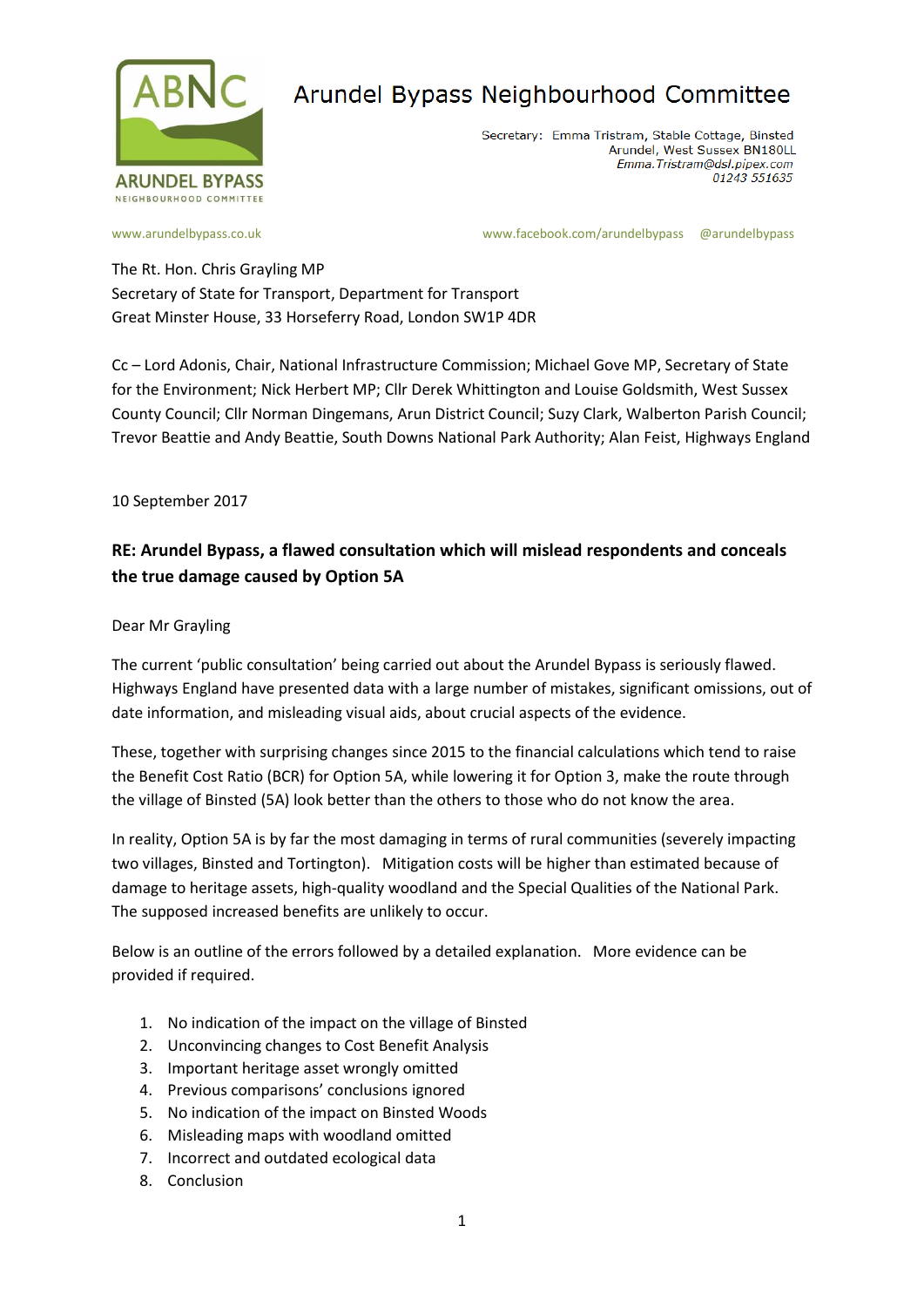

Secretary: Emma Tristram, Stable Cottage, Binsted Arundel, West Sussex BN180LL Emma. Tristram@dsl.pipex.com 01243 551635

[www.arundelbypass.co.uk](http://www.arundelbypass.co.uk/) example: [www.facebook.com/arundelbypass](http://www.facebook.com/arundelbypass) @arundelbypass

#### **1. No indication of the impact on the village of Binsted**

Binsted is a spread-out village of 38 houses with 8 listed buildings, partly within the vast, mysterious woodlands of Binsted woods and with a history bound up with the woods. It has its own yearly fund-raising event for its 12<sup>th</sup>-century church and local charities, an active community environmental group, many businesses, a pub, its own Arts Festival and a vibrant community spirit.

Binsted's beauty and tranquillity are much loved by visitors, walkers, riders and cyclists. Its magnificent woods, all in the South Downs National Park, and its countryside are very easily accessible to people from the surrounding villages and towns towards the coast, without crossing a major road, and to people who find steeper hills too difficult.

Option 5A would cause massive damage to Binsted village as a village and a place. Four of the village's houses are less than 75m from Option A. Four are cut off from the rest of the village. This is nowhere shown in Highways England's materials and bad mistakes disguise it further.

- An out of date Google Earth image from 2009 has been used as the base image for the plans exhibited, which gives an impression of a landscape with virtually no houses in it. The locations of Binsted's houses and businesses are nowhere indicated.
- Hidden in the Tables are some figures on listed buildings. One is 25m from Option A of that house Highways England states that the new road will be 'beneficial' because of an increase in trade. That house ceased to be a pub 5 years ago and is now two private dwellings. The true impact should be 'Major Large Adverse'.
- Binsted Manor, a very large house on a historic site 75m from Option 5A, appears as bare earth as in 2009 it was about to be rebuilt. A Highways England staff member at the exhibition was surprised to be told of its existence. This illustrates well the unreliable way in which the Options Selection process has been executed.
- Binsted is not even mentioned in the Appendix which details the effects on communities.

A petition against Option 5A has received nearly 2000 signatures. The campaign Facebook page opposing 5A has had over 2000 'Likes'. A lot of people care about Binsted.

#### **2. Unconvincing changes to Cost Benefit Analysis**

The supposed benefit for the route through Binsted has been revised upwards by 71 per cent compared with the 2015 A27 Feasibility Study (where it was studied as Option B), without the costs changing. The benefits of the 2015 Option B were calculated at £320.6m, those of the present Option 5A are calculated at £547.9m without any justification for the large uplift being given. This gives a BCR of 2.6: however, if the old benefits are put in, Option 5A comes out as just under  $1.6$ much less good. This will be challenged.

In addition, Option 3 costs have been raised by nearly £70m, explained to us at the exhibition as 'largely' due to Ancient Woodland mitigation costs. By contrast, Option 5A costs remain unchanged.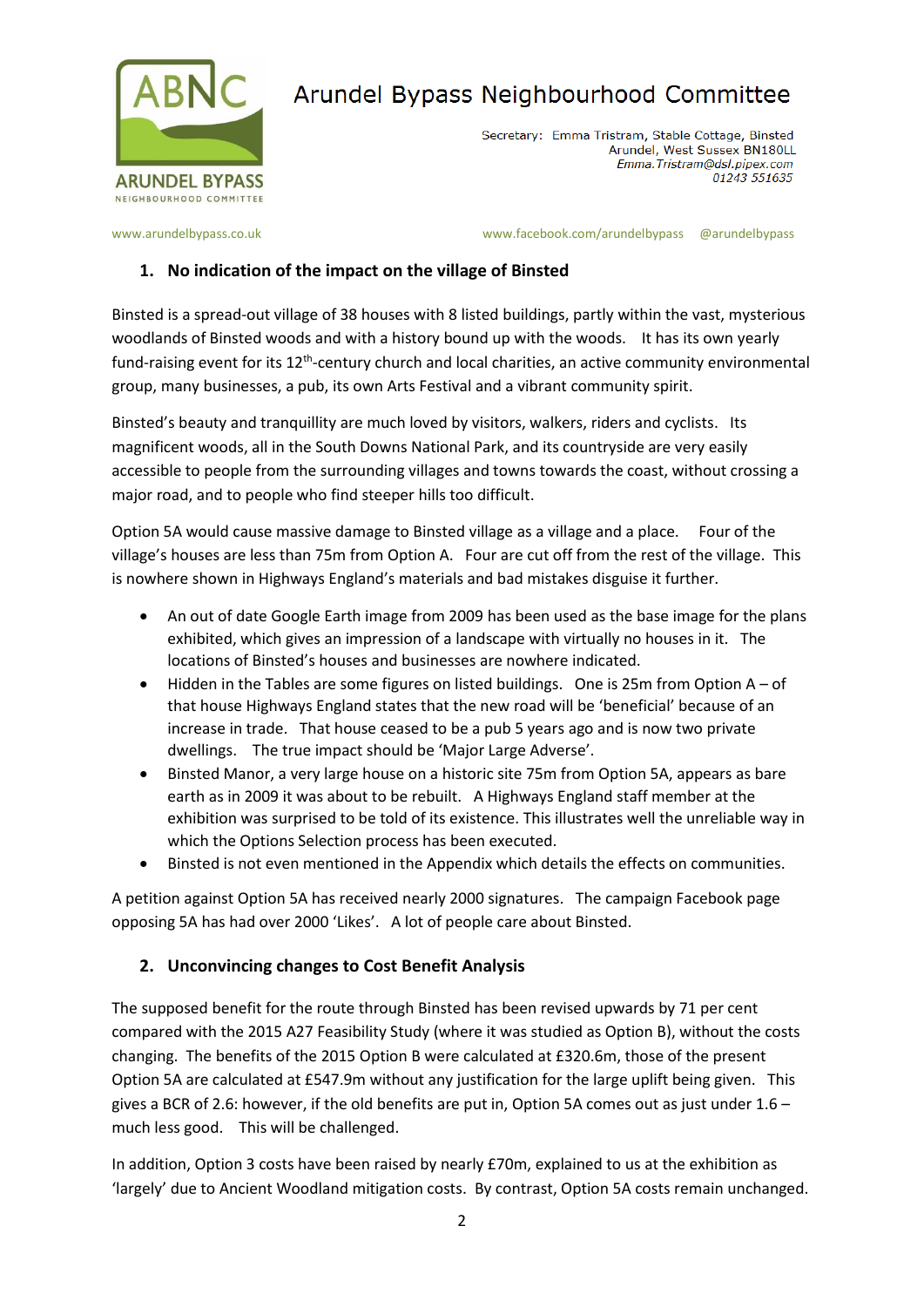

Secretary: Emma Tristram, Stable Cottage, Binsted Arundel, West Sussex BN180LL Emma. Tristram@dsl.pipex.com 01243 551635

[www.arundelbypass.co.uk](http://www.arundelbypass.co.uk/) example: [www.facebook.com/arundelbypass](http://www.facebook.com/arundelbypass) @arundelbypass

We note that mitigation has been accounted for on the basis solely of designations and old survey data: no account was taken at this stage of recent MAVES survey data [\(www.maves.org.uk\)](http://www.maves.org.uk/) supplied by us to Highways England in September 2016 and March 2017. Therefore mitigation costs will be seriously underestimated for the previously under-surveyed Binsted area.

Mitigation costs for the loss of the Special Qualities of the National Park in Binsted are also not yet accounted for in the Cost Benefit Analysis (CBA). They are likely to be large because they include loss of an important heritage asset (Binsted Park, 15 ha.), loss or deterioration of a large amount of very high-quality woodland, and loss of valuable mixed habitat with good public access and long views.

#### **3. Important heritage asset in the path of Option 5A wrongly omitted**

Binsted Park is historic parkland within Binsted Woods. It is surrounded by woodland and is one of the most beautiful parts of the woods. It also contains three houses, including the Park's original grand house now rebuilt as Binsted Manor. Binsted Park is directly in the path of Option 5A. It is recommended by name for conservation in the National Park's 'South Downs Integrated Landscape Character Assessment', along with its setting.

Binsted Park is not discussed or correctly identified in the consultation materials. It seems Highways England think it is the name of part of Tortington Common. A photo purporting to show Binsted Park is of a metalled road on Tortington Common.



*Figure 1: Above left: the real Binsted Park. Above right: Highways England's 'Viewpoint' picture labelled Binsted Park.*

This error has led to multiple other errors. In a table of Historic England Heritage Assets, 'Park – Binsted House' (indicating Binsted Park) is listed as 'outside' the scheme area, when it is directly in the path of 5A. The label 'Binsted Park Ancient Woodland' (a non-existent entity) is used several times to refer to woodland on Tortington Common.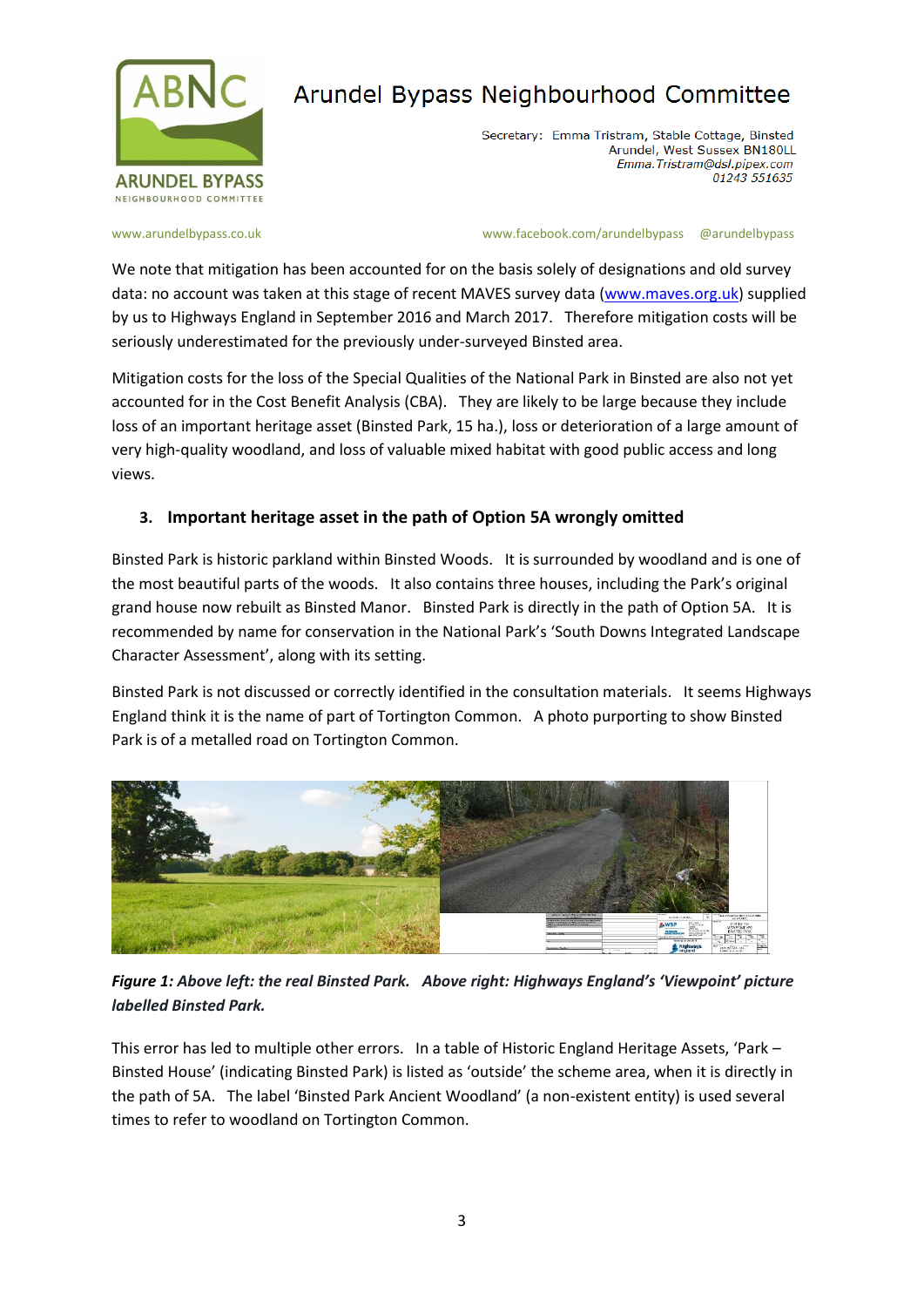

Secretary: Emma Tristram, Stable Cottage, Binsted Arundel, West Sussex BN180LL Emma. Tristram@dsl.pipex.com 01243 551635

[www.arundelbypass.co.uk](http://www.arundelbypass.co.uk/) example: [www.facebook.com/arundelbypass](http://www.facebook.com/arundelbypass) @arundelbypass

#### **4. Previous comparisons' conclusions ignored**

Routes very similar to the two offline routes proposed, Option 5A (previously Green route or Binsted route) and Option 3 (previously Pink-Blue or 1993 Preferred Route), have been compared by studies for the Department of Transport twice before, in 1992 and 2002, and both times Option 3 (across Tortington Common) was found to be less damaging.

The 1992 report stated that Binsted Woods (250 acres, broad-leaved semi-natural woodland) are 'nationally important' and that 'destruction or fragmentation would substantially damage their national importance'.<sup>1</sup> Option 5A would destroy parts of Binsted Woods and fragment others.

Binsted Woods have not changed since 1992, but through the surveys of MAVES the ecological value of the Binsted area is now known to be greater than was then understood. Tortington Common has changed and is regenerating from its coniferization in the 1970s. This does not make the 1992 consultants' statement less true.

Highways England show no sign of knowing that Binsted Woods are 'nationally important'. They appear to be trying to reverse the results of the 1992 and 2002 comparisons.

#### **5. No indication of the impact on Binsted Woods**

The Highways England supporting evidence does not correctly describe or characterise Binsted Woods (250 acres). Their report drastically downgrades Binsted Woods, and erases the difference between them and Tortington Common (180 acres).

Highways England nowhere explains the difference (in the limited regulatory definition) between the two types of 'Ancient Woodland', Ancient Semi-Natural Woodland (ASNW) and Ancient Replanted woodland or PAWS (Plantation on an Ancient Woodland Site). Binsted Woods are mainly the former, Tortington Common is mainly the latter. Equal legal protection is given to both, but while Binsted Woods are 'nationally important' (see 4 above), Tortington Common is mostly a regenerating conifer plantation.

The information, seen below, is easily available from magic.gov.uk and this source is listed in the Highways England Report's Bibliography.

Understanding of the true nature of Binsted Woods is necessary to understand the true impact of Option 5A.

 $\overline{a}$ <sup>1</sup> Environmental Assessment Unit of Liverpool University Limited, 'The Binsted Wood Complex: A brief appraisal of its conservation value and context', 1992.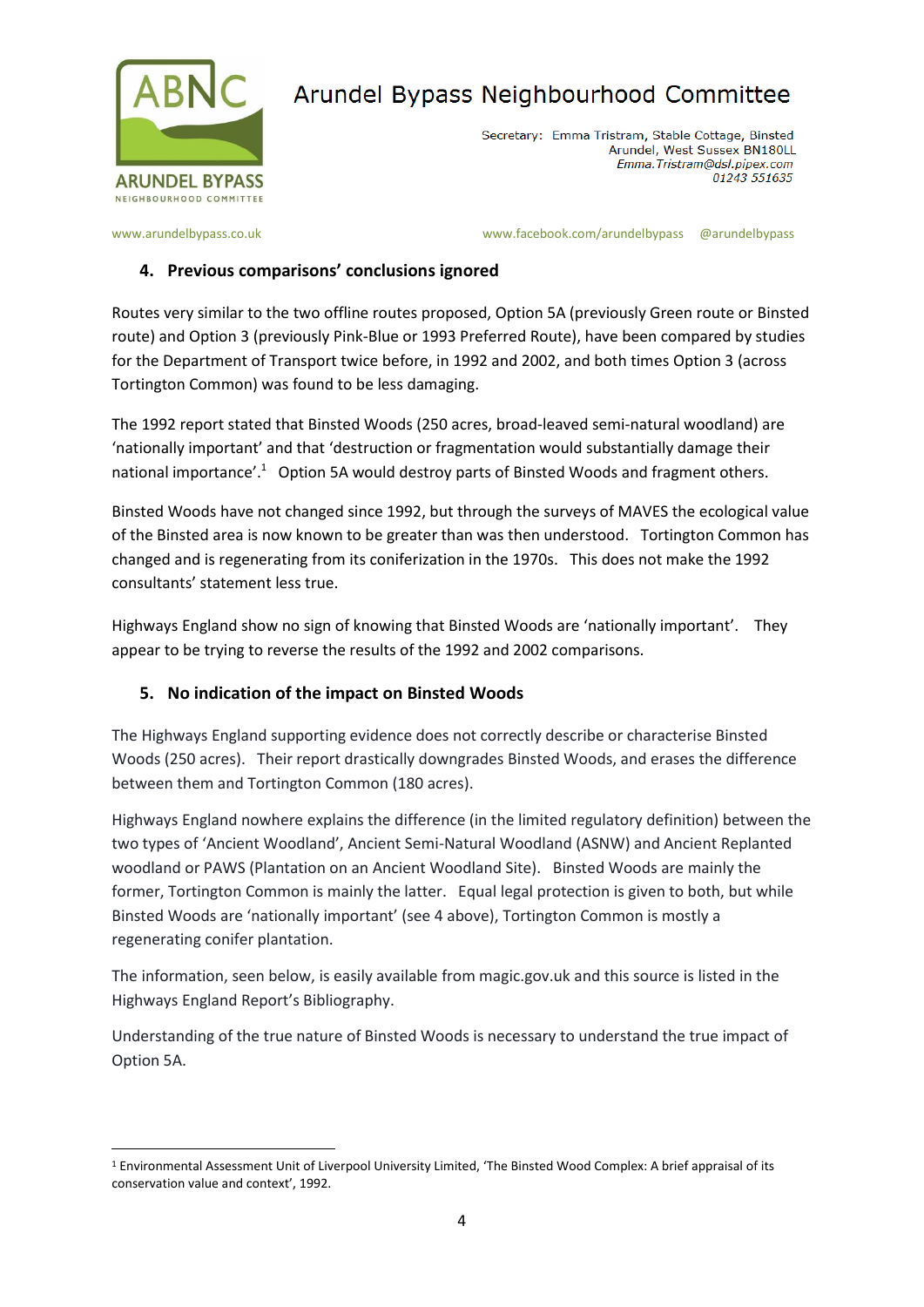

Secretary: Emma Tristram, Stable Cottage, Binsted Arundel, West Sussex BN180LL Emma. Tristram@dsl.pipex.com 01243 551635

[www.arundelbypass.co.uk](http://www.arundelbypass.co.uk/) [www.facebook.com/arundelbypass](http://www.facebook.com/arundelbypass) @arundelbypass



*Figure 2: map of 'Ancient Woodland' in Binsted Woods and Tortington Common from magic.gov.uk. Binsted Woods are mainly Ancient Semi-Natural Woodland (vertical green stripes) and Tortington Common is mainly Plantation on an Ancient Woodland Site or PAWS (horizontal red stripes). Green shows deciduous woodland.*

#### **6. Misleading maps with woodland omitted**

Parts of Binsted Woods are shown as white space instead of woodland in maps of the routes, without a key to explain the omission. In the left-hand map below, red circles indicate woodland omitted on the right-hand map.



*Figure 3: Above left: the true outline of the Binsted Woods as shown on the 'Deciduous Woodland Priority Habitat' map on magic.gov.uk. Above right: map of routes in Highways England's consultation brochure, with woodland omitted.*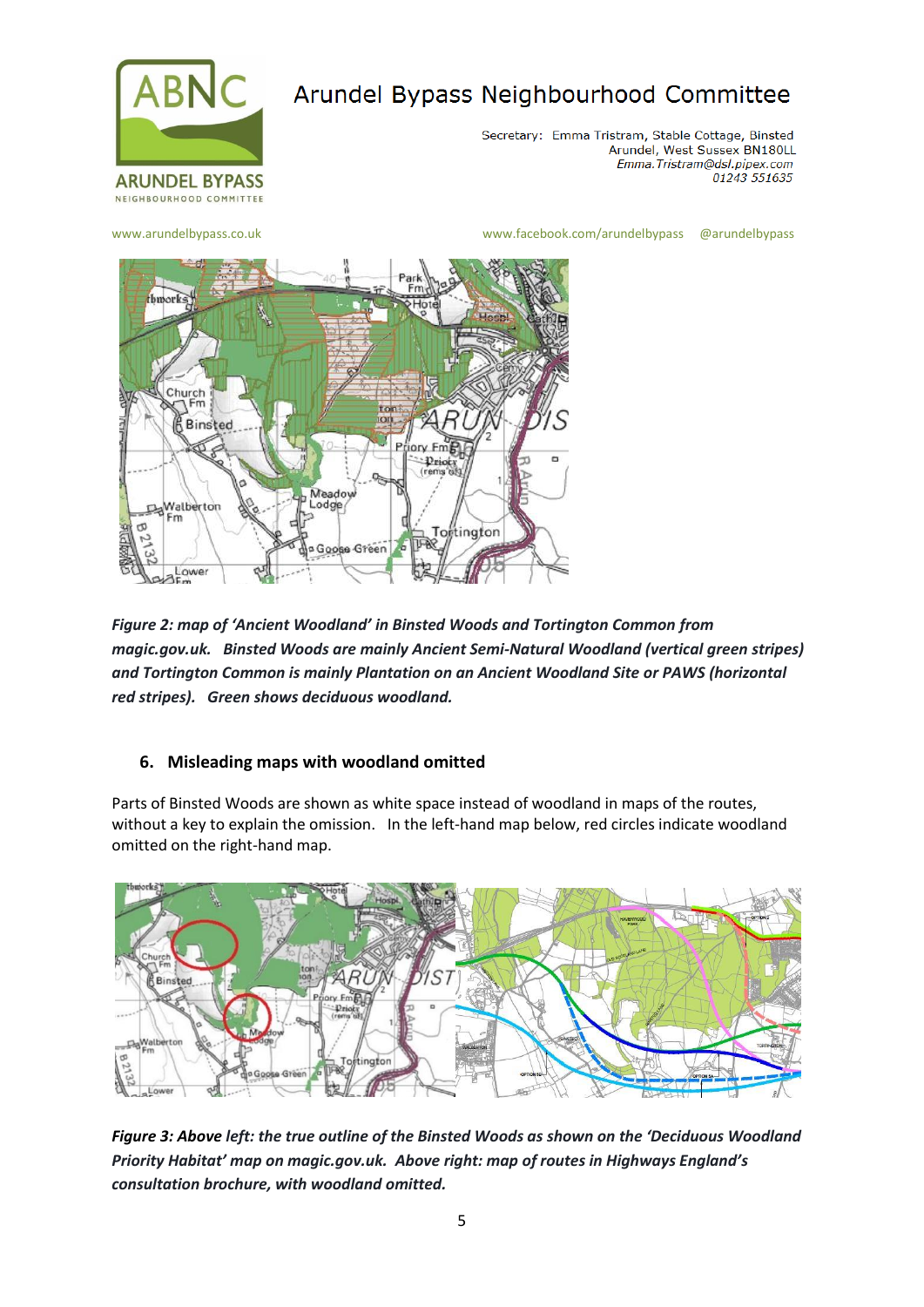

Secretary: Emma Tristram, Stable Cottage, Binsted Arundel, West Sussex BN180LL Emma. Tristram@dsl.pipex.com 01243 551635

[www.arundelbypass.co.uk](http://www.arundelbypass.co.uk/) example: [www.facebook.com/arundelbypass](http://www.facebook.com/arundelbypass) @arundelbypass

The map above right leaves out woodland not defined as 'Ancient Woodland' (i.e. wooded since 1600, in the limited regulatory definition). This is not explained, and is highly misleading in a general background map. It distorts the historic shape of Binsted Woods, makes them look smaller than they are, and makes them look like a few patches of unconnected woodland instead of – as they are in reality – a massive, connected area of semi-natural woodland of 250 acres.

The misleading maps described above are especially inappropriate because the 'non-Ancient' parts of Binsted Woods (in the limited regulatory definition) are as species-rich as the parts defined as 'Ancient'. The 1992 report comparing a route like Option 5A with a route like Option 3 stated of Binsted Woods: 'It should be noted that whilst a number of woodland compartments are at most 200 years old, and therefore cannot be regarded as Ancient Semi-Natural Woodland, the flora in these compartments are locally rich and include a number of uncommon species'.

Woodland supposedly not 'Ancient', i.e. with a mapped period of clearance, can over time become just as species-rich as that defined as 'Ancient Woodland', so that they are sometimes indistinguishable. This can happen if the area is adjacent to Ancient Woodland, or with only a short period of clearance. Both are true of the supposedly 'non-Ancient' areas of Binsted Woods.

An area wooded for 1000 years may have had a short period as a field or pasture, and been mapped during that time, then reverted to woodland. That woodland would be defined as 'non-Ancient Woodland'. Dr Tony Whitbread, head of the Sussex Wildlife Trust, has stated that the disturbance of the soil in 'non-Ancient woodland' can mean that the woodland flowers are more varied than in neighbouring 'Ancient Woodland'.

Highways England's reports treat 'non-Ancient' woodland as so unimportant that it can be left off maps with no explanation. But given that National Park status is at least equal to that of Ancient Woodland, impact on non-designated woodland of Ancient Woodland quality within the National Park must be mitigated at the same rate as designated Ancient Woodland. The impact and status are in effect the same. This will affect the Cost Benefit Analysis.

If Binsted Woods are massively damaged by a new bypass, this will become a scandalous case of planning legislation to protect 'Ancient Woodland', misleadingly used in Highways England's consultation, causing a nationally important woodland to be irrevocably damaged and cut off from its context.

#### **7. Incorrect and out of date ecological evidence on important species**

Highways England's Environmental Study Report is inadequate and out of date. Consultant ecologist and botanist Wildlife Splash has produced a critique of the Report and its conclusion is: 'Interested parties cannot possibly draw even the most fundamental conclusions based on such a lack of information.'

Some of the failings it highlights are: